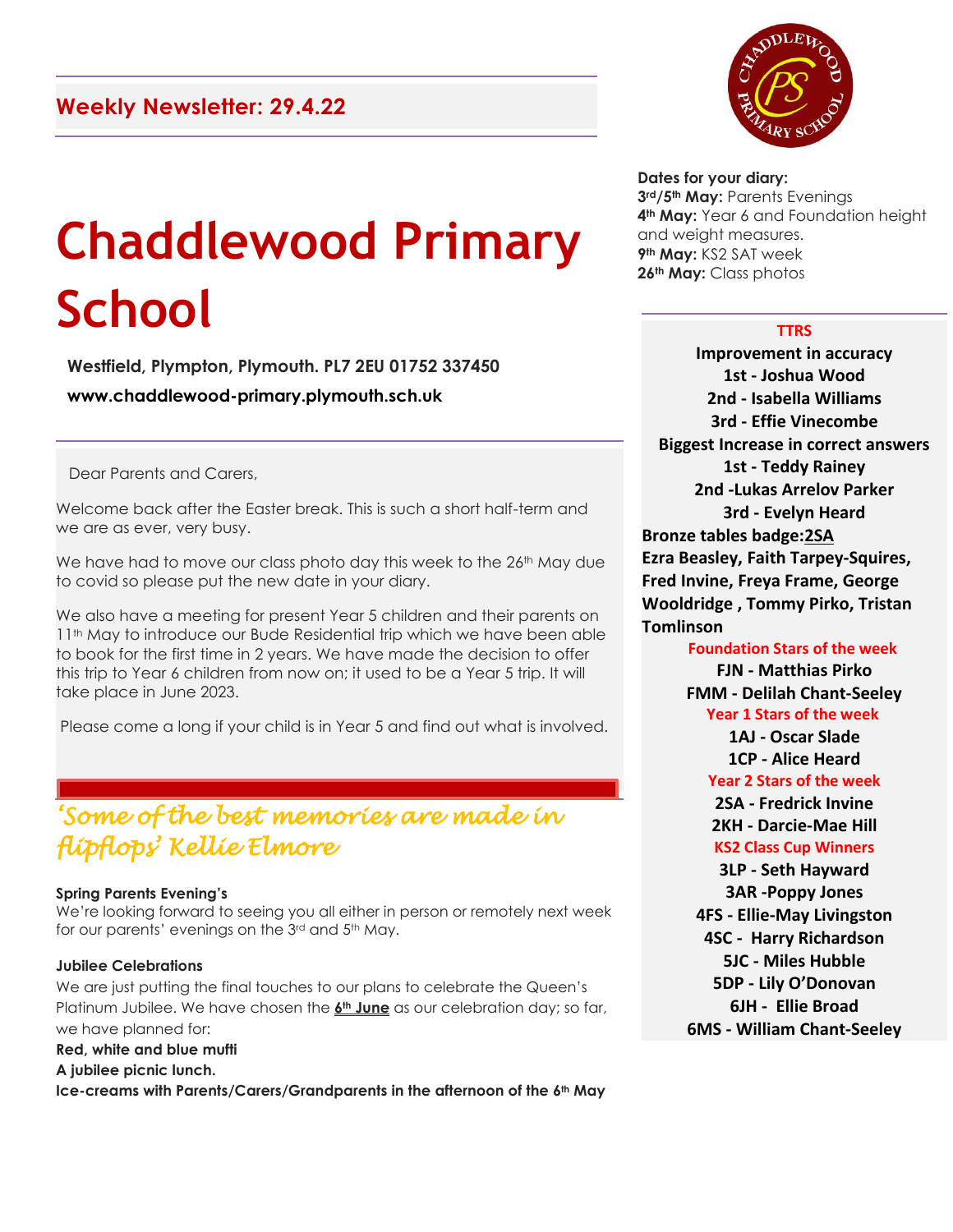# **Crown making and stamp designing activities with prizes**

We do need vour help!! We are planning on making lots of 1950's style bunting to decorate the school using wallpaper!

Do you have any leftover floral or brightly coloured wallpaper that you no longer need that you could donate to us? If you have some, please can you send it into school with your child. All donations gratefully received as we are keen for the school to look buntiful (sorry!)

# **Updated list of Covid symptom in children**

Children and young people aged 18 and under can get coronavirus (COVID-19), but it's usually a mild illness and most get better in a few days.

Symptoms of COVID-19 can include:

- a high temperature or shivering (chills) a high temperature means you feel hot to touch on your chest or back (you do not need to measure your temperature)
- a new, continuous cough this means coughing a lot for more than an hour, or 3 or more coughing episodes in 24 hours
- a loss or change to your sense of smell or taste
- shortness of breath
- feeling tired or exhausted
- an aching body
- a headache
- a sore throat
- a blocked or runny nose
- loss of appetite
- diarrhea
- feeling sick or being sick

The symptoms are very similar to symptoms of other illnesses, such as colds and flu.

# **Please let us know if your child is going to be absent from school.**

It is very important that we are made aware, as soon as possible, if your child is going to be absent form school. You can call the school on 337450 at any hour and leave a message on the answerphone if they are going to be absent. Thank you.

# **Items for the newsletter**

If you would like to share with us your child's achievements out of school, we would be very happy to share them through the newsletter as we are always delighted seeing what the children are up to.  $\circledcirc$ 

# **Vaccinations for 5-11 years old who are vulnerable information**

Below is a link to information for families on the Covid vaccination scheme for vulnerable children aged 5-11 years.

**https://www.gov.uk/government/publications/covid-19-vaccination-resources-for-children-aged-5-to-11-years/aguide-for-parents-of-children-aged-5-to-11-years-of-age-at-highrisk?utm\_source=8%20March%202022%20C19&utm\_medium=Daily%20Email%20C19&utm\_campaign=DfE%20C19**

# **Wooden Gate Locked**

Please note the wooden gate by the kitchen is presently locked and will be until further notice while we have remedial work on the wall leading from it completed.

# **Wanted: All used printer cartridges**

We now have a used printer ink cartridge box in reception so please send in any used cartridge and we will arrange recycling and we gain addition school funds from the service. Everyone is a winner! Thank you

**MTA's needed**